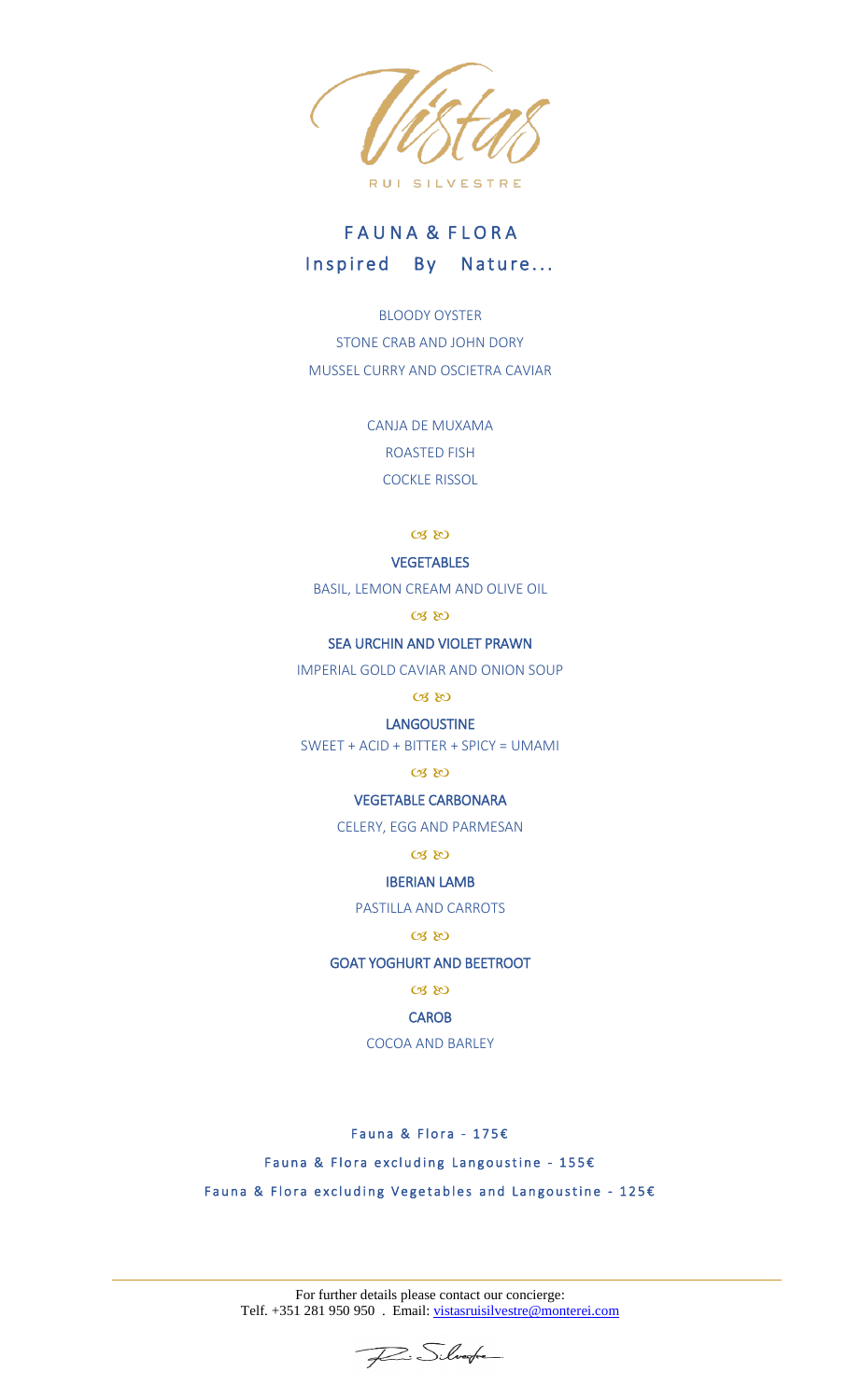

# O C E A N P R O M E N A D E Inspired By The Atlantic...

OYSTER FROM RIA FORMOSA, BEETROOT AND ORANGE STONE CRAB AND JOHN DORY MUSSEL CURRY AND OSCIETRA CAVIAR

> CANJA DE MUXAMA ROASTED FISH COCKLE RISSOL

> > $C3$   $C3$

# BLUEFIN TUNA AND OYSTER

CAULIFLOWER AND WASABI

 $C3$ 

# BLUE LOBSTER

TOMATO MARMELADE, STONE CRAB, IMPERIAL GOLD CAVIAR AND CELERY ROOT

 $\alpha$ 

# **CARABINEIRO**

CURRY AND PUFFED RICE

# $C38$

LINE CAUGHT HAKE

SHELLFISH, TOMATO AND POTATO

 $\alpha$   $\omega$ 

#### RED MULLET

SQUID AND PRESERVED LEMON

# $C3$

# MANGO AND COCONUT

# $\alpha$  to

MILK AND MARIA COOKIES

Ocean Promenade - 175€

Ocean Promenade excluding Carabineiro - 155€

Ocean Promenade excluding Carabineiro and Line Caught Hake - 125€

For further details please contact our concierge: Telf. +351 281 950 950 . Email: [vistasruisilvestre@monterei.com](mailto:vistasruisilvestre@monterei.com)

Fai Silverfre